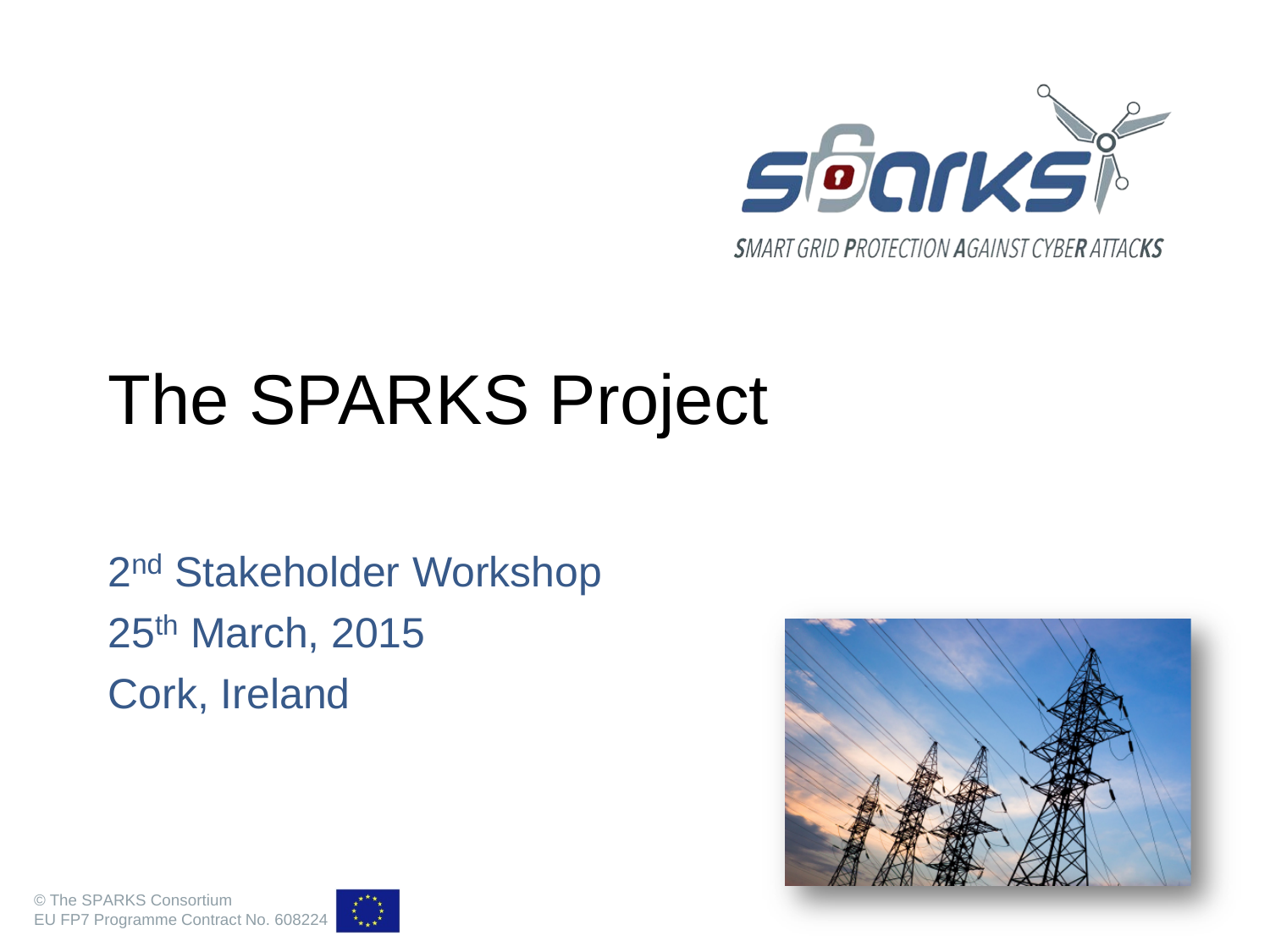

### Project Information

#### **Partners:**

| $\overline{1}$ | AIT Austrian Institute of Technology GmbH (Coordinator)                           | <b>AIT</b>     | <b>Austria</b> |
|----------------|-----------------------------------------------------------------------------------|----------------|----------------|
| 2              | <b>Fraunhofer AISEC</b>                                                           | <b>AISEC</b>   | Germany        |
| 3              | Centre for Secure Information Technologies - Queen's<br><b>University Belfast</b> | <b>CSIT</b>    | <b>UK</b>      |
| $\overline{4}$ | Energy Institute at the Johannes Kepler University Linz                           | EI             | Austria        |
| 5              | <b>EMC Corporation, with the security division RSA</b>                            | <b>EMC/RSA</b> | Ireland        |
| 6              | <b>KTH Royal Institute of Technology</b>                                          | <b>KTH</b>     | Sweden         |
| $\overline{7}$ | Landis + Gyr                                                                      | $L + G$        | Switzerland    |
| 8              | United Technologies Research Centre                                               | <b>UTRC</b>    | Ireland        |
| 9              | <b>SWW Wunsiedel GmbH</b>                                                         | <b>SWW</b>     | Germany        |

**Work programme topic**: Topic SEC-2013.2.2-3 Protection of smart energy grids against cyber attacks **Proposed duration:** 36 months **Requested budget:** €3.4M

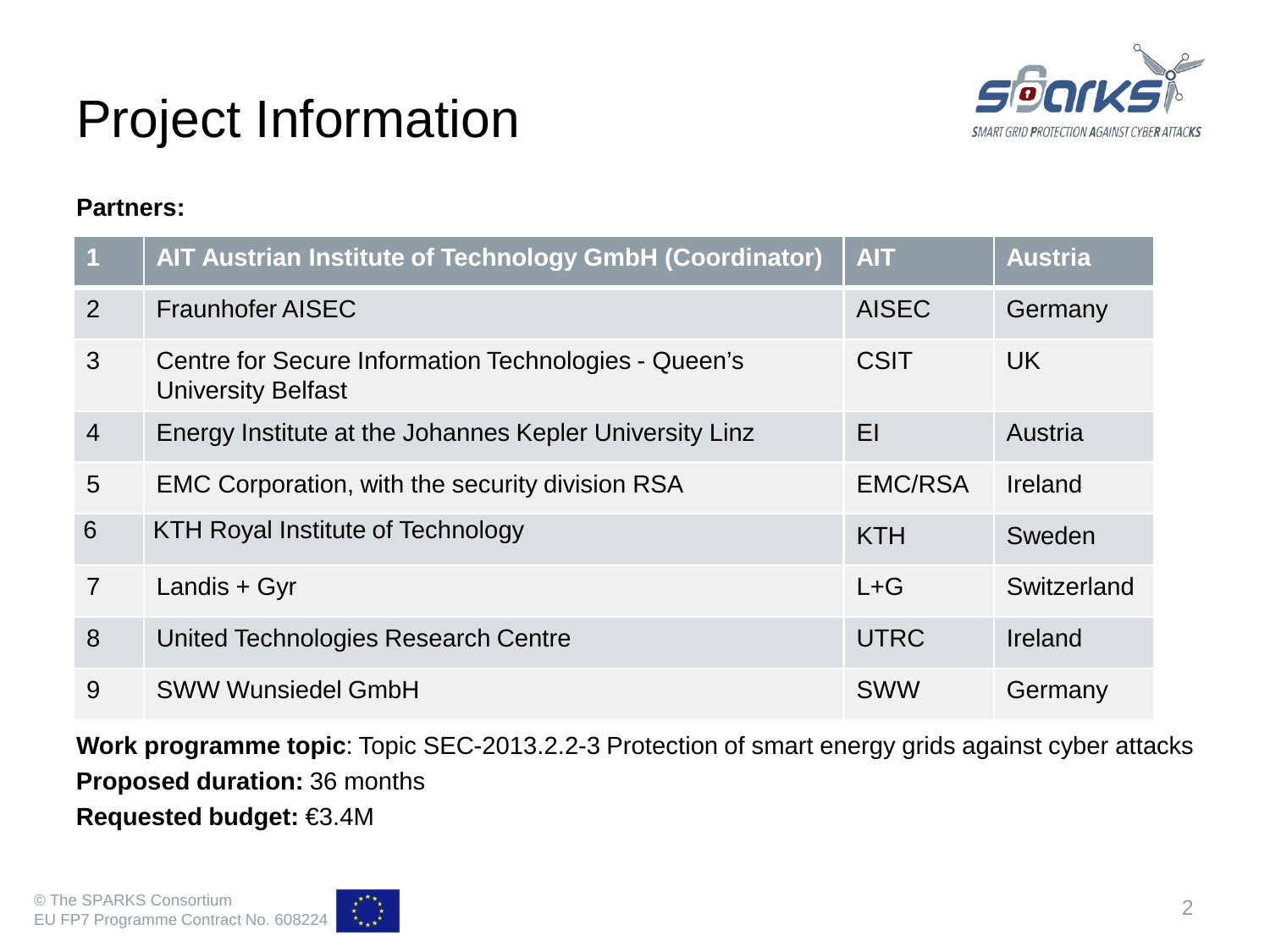



#### **1. Analyse Smart Grid Security and Risk**

- Produce vulnerability, threat and risk assessment methods
- Develop tools to evaluate smart grid security and resilience

#### **2. Examine and Propose Smart Grid Security Standards**

- Establish a common and consistent view of a smart grid architectural model
- Definition of best practices and engagement with standards activities

#### **3. Develop Security Measures and Procedures**

– Propose and develop novel security and resilience technologies and measures

#### **4. Investigate Financial, Legal and Social Issues**

- Cost assessment, legislative and societal examination of technologies and security measures
- Development of business cases



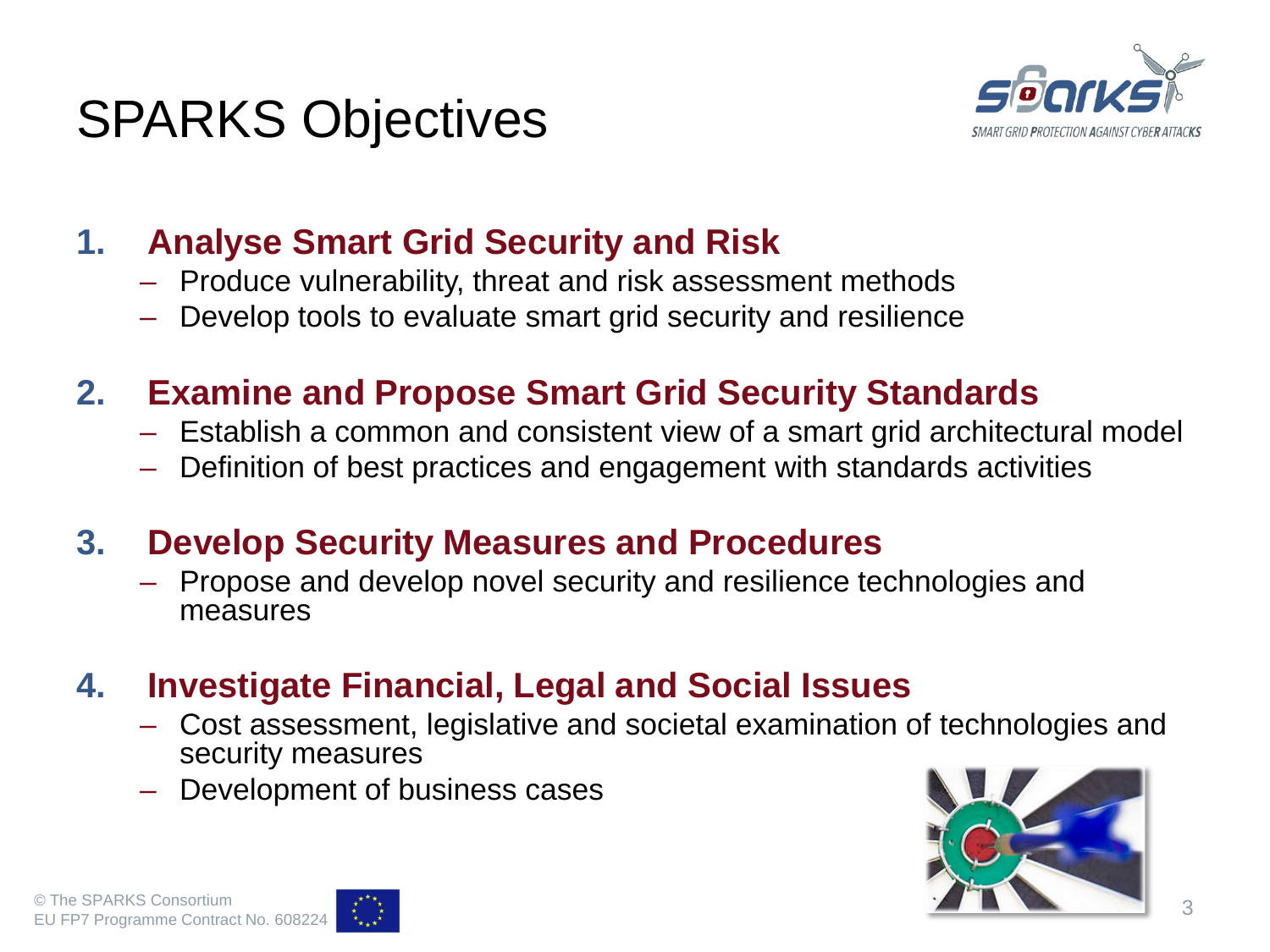The Focus of Today …



#### **Cyber-attack Demonstration**

 $\triangleright$  To illustrate the nature of the cybersecurity problem

### **Risk assessment techniques**

 $\triangleright$  For vulnerability and impact analysis

#### **Ensuring the resilience of the smart grid**

- $\triangleright$  Resilient control systems
- **≻ SCADA-specific intrusion detection systems**
- $\triangleright$  Security analytics system

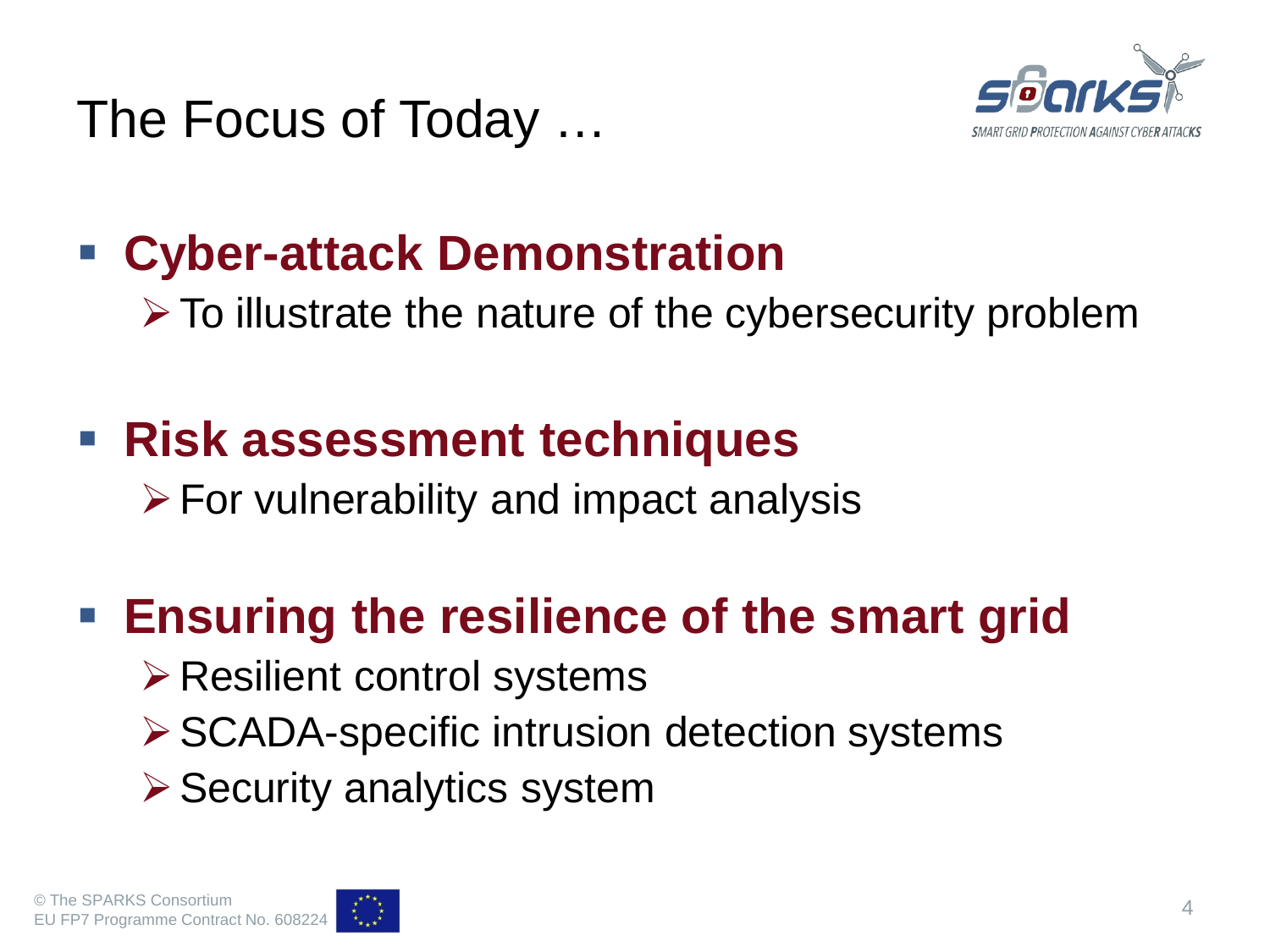## Medium-to-low Voltage Distribution Networks





<mark>N INSTITUTE</mark><br>NOLOGY

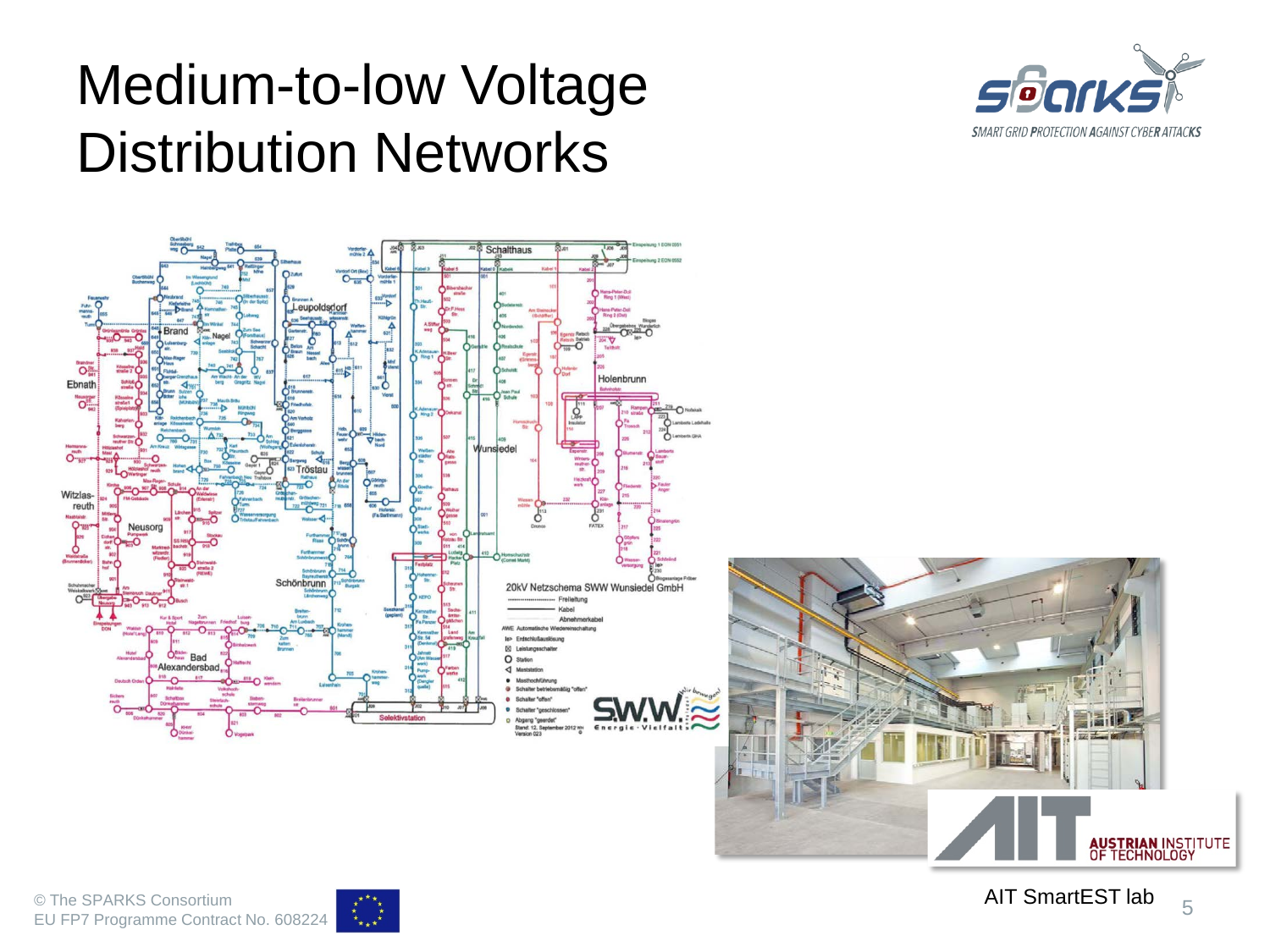

### (Federated) Microgrids



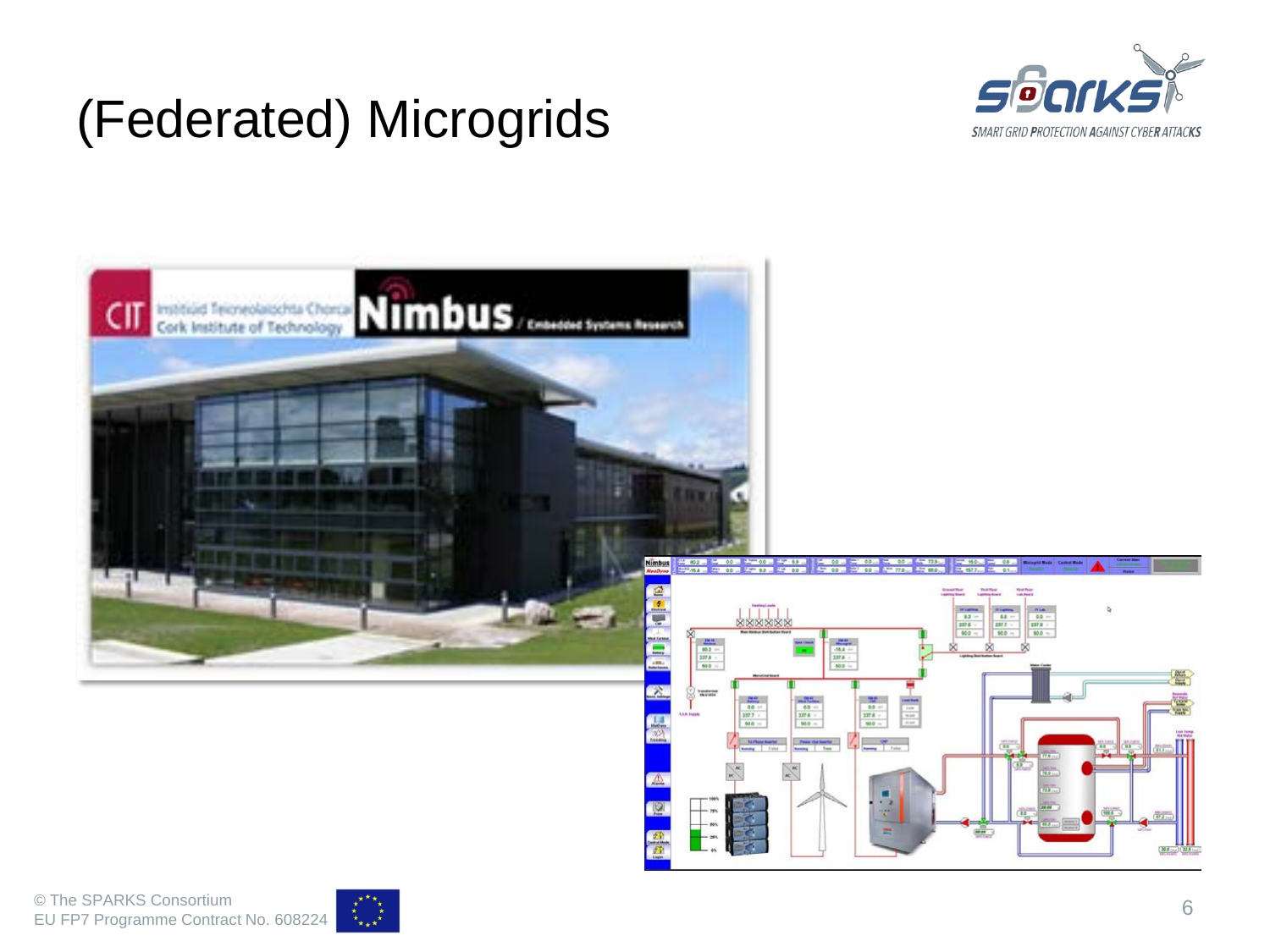#### Programme at EMC2



| <b>Time</b>                                                 | <b>Item</b>                                                                                                                 |  |  |
|-------------------------------------------------------------|-----------------------------------------------------------------------------------------------------------------------------|--|--|
| $\overline{10:00} - \overline{10:20}$                       | <b>Resilient Smart Grids</b><br>Dr André Teixeira, KTH Royal Institute of Technology                                        |  |  |
| <b>Medium- to low-voltage Distribution Networks Session</b> |                                                                                                                             |  |  |
| $10:20 - 11:00$                                             | A Man-in-the-middle Attack to IEC 61850-controlled Photovoltaics<br>Dr Kieran McLaughlin et al., Queen's University Belfast |  |  |
| $11:00 - 11:20$                                             | Coffee break and discussions                                                                                                |  |  |
| $11:20 - 11:40$                                             | <b>SCADA Intrusion Detection Systems</b><br>Dr Kieran McLaughlin, Queen's University Belfast                                |  |  |
| $11:40 - 12:00$                                             | <b>Tools and Metrics for Vulnerability Assessment</b><br>Prof Henrik Sandberg, KTH Royal Institute of Technology            |  |  |
| $12:00 - 12:20$                                             | <b>Financial, Legal and Social Implications</b><br>Dr Michael Schmidthaler, Energy Institute, Linz                          |  |  |
| $12:20 - 13:20$                                             | Lunch                                                                                                                       |  |  |
| $13:20 - 13:50$                                             | Move to the Nimbus microgrid site                                                                                           |  |  |

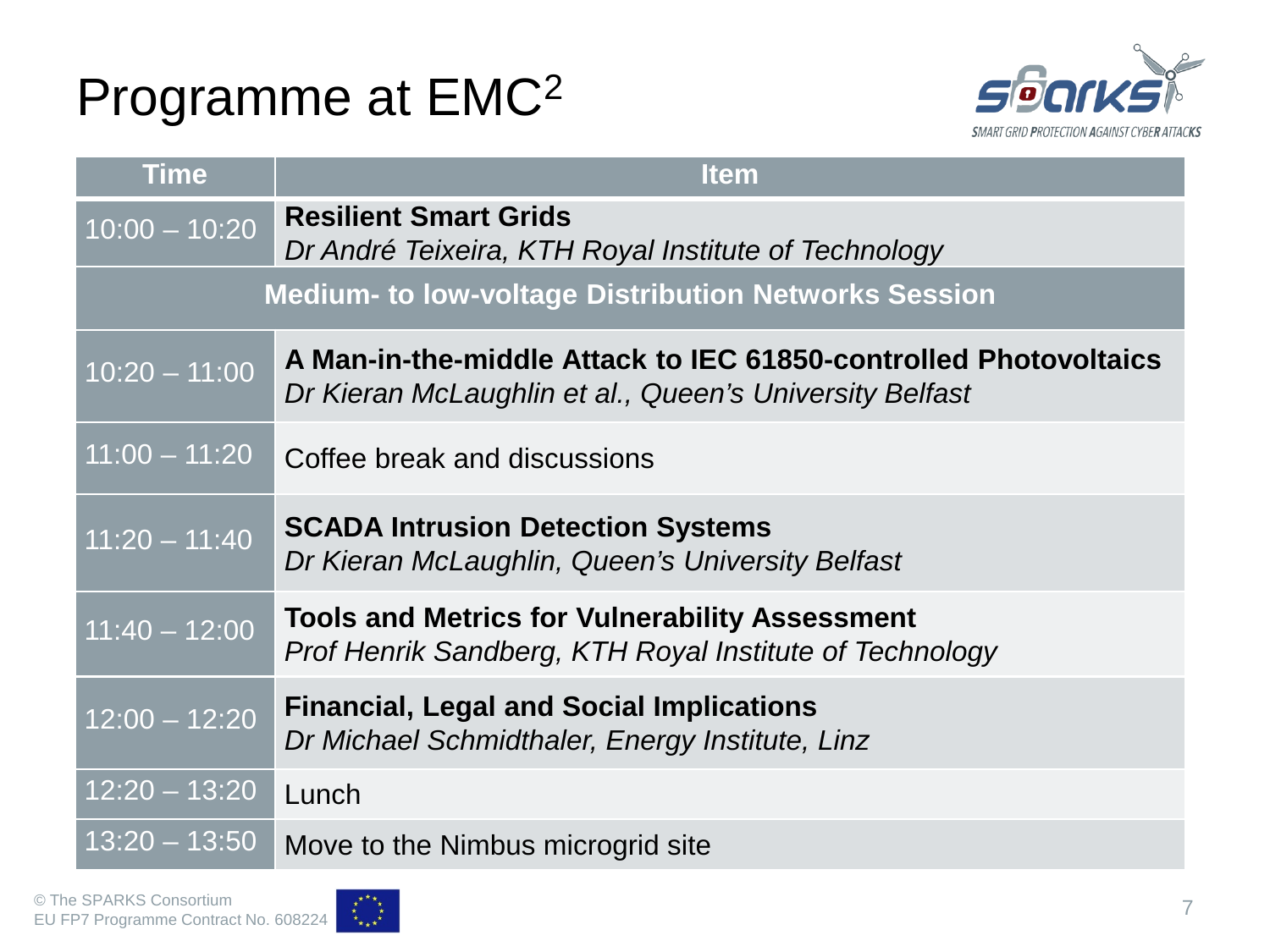### Programme at Nimbus



| <b>Time</b>               | <b>Item</b>                                                                              |  |  |
|---------------------------|------------------------------------------------------------------------------------------|--|--|
| <b>Microgrids Session</b> |                                                                                          |  |  |
| $13:50 - 14:05$           | Introduction to CIT and the Nimbus site                                                  |  |  |
| $14:05 - 15:00$           | Tour of the Nimbus microgrid, attack demonstration and coffee break                      |  |  |
| $15:00 - 15:40$           | Data Analytics for a Secure Smart Grid<br>Dr Silvio La Porta, EMC                        |  |  |
| $15:40 - 16:10$           | <b>Modelling the Impact of Attacks to Microgrid Systems</b><br>Dr Rohan Chabukswar, UTRC |  |  |
| $16:10 - 16:25$           | The Hybrid Risk Management for Utility Provider (HyRiM) Project<br>Dr Paul Smith, AIT    |  |  |
| $16:25 - 16:50$           | The Security for Smart Electricity GRIDS (SEGRID) Project<br>Dr Frank Fransen, TNO       |  |  |
| $16:50 - 17:20$           | Open Panel Discussion with SPARKS stakeholders                                           |  |  |
| $17:20 - 17:30$           | <b>Workshop Close and Concluding Remarks</b><br>Dr Paul Smith, AIT                       |  |  |